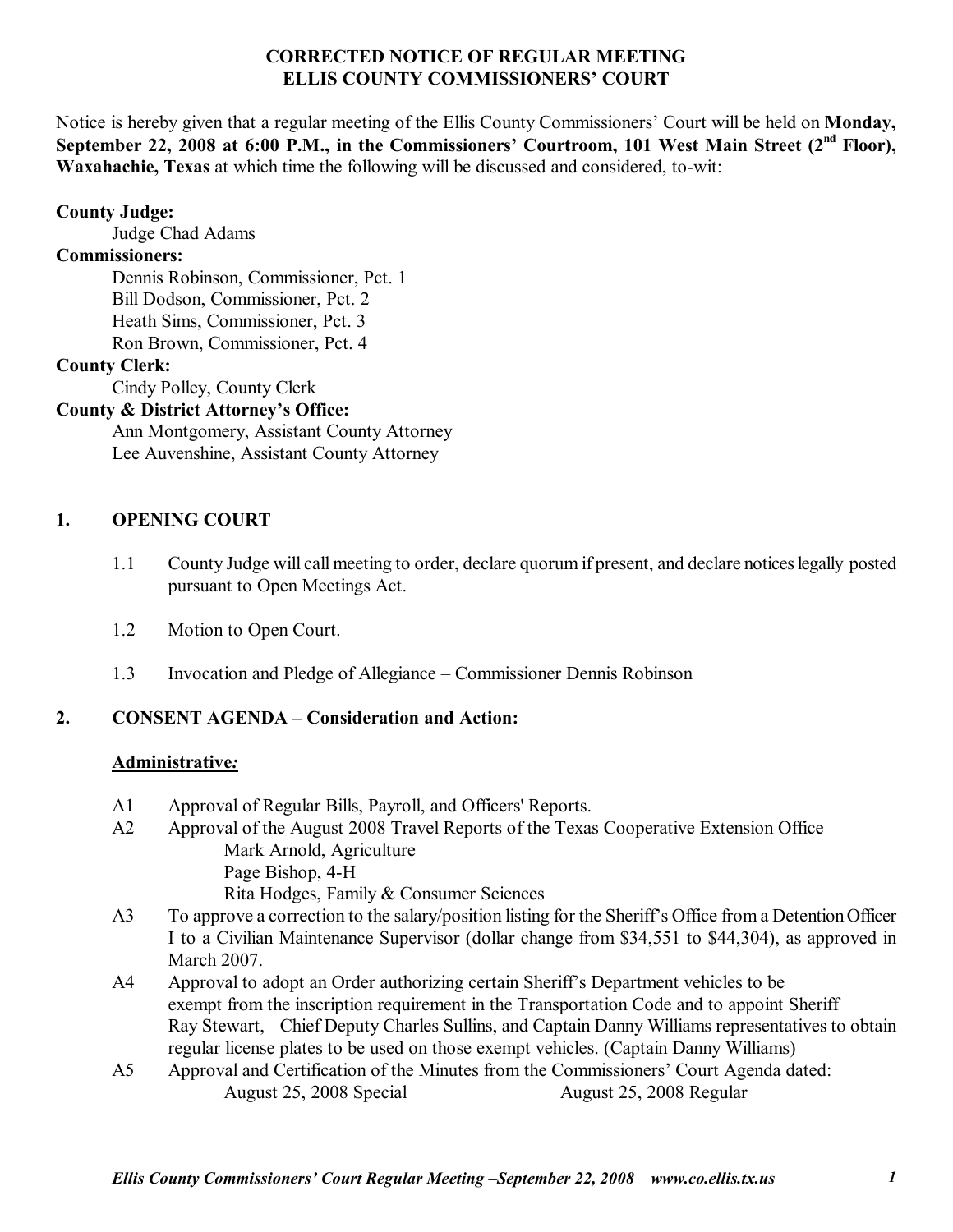## **Financial:**

- F1 From 3-010-0000-0302 Fund Balance to 5-010-0652-0903 Gravel Bill Dodson, Commissioner, Pct. 2
- F2 From5-001-0050-0843 4-H Travel, 5-001-0050-0805 Conference, 5-001-0050-0830 Maint/Repair to 5-001-0050-0803 Furniture, 5-001-0050-0801 Supplies – Mark Arnold, Extension
- F3 From 3-001-0000-0302 Fund Balance to 5-001-0010-0811 Auto Purchase, 5-001-0420-0811 Auto Purchase – Chad Adams, County Judge
- F4 From 5-001-0612-0703 Telephone, 5-001-0612-0803 Furniture, 5-001-0612-0809 Auto Repairs, 5- 001-0612-0806 Bond/Dues, 5-001-0612-0805 Conference, 5-001-0612-0811 Insurance to 5-001-  $0612-0802$  Equipment – Terry Nay, Constable, Pct. 2
- F5 From 4-001-0210-0719 Chapter 19 State Fund to 5-001-0210-0801 Supplies, 5-001-0210-0805 Conference – Jane Anderson, Elections
- F6 From 5-006-0754-0807 Gen Misc to 5-006-0754-0915 Asphalt Ron Brown, Commissioner, Pct. 4
- F7 From 5-005-0703-0868 Contract Labor to 5-005-0703-0910 Gas/Oil Heath Sims, Commissioner, Pct. 3
- F8 From 5-001-0703-0912 Bridge Repair, 5-011-0703-0910 Equipment, 5-011-0703-0903 Gravel to 5- 011-0703-0911 Asphalt, 5-011-0704-0807 Gen Misc. – Heath Sims, Commissioner, Pct. 3
- F9 From 5-001-0392-0601 Travel to  $5-001-0390-0805$  Conference Chad Adams, County Judge
- F10 From 5-009-0601-0908 Lumber to 5-009-0601-0901 Repairs/Parts- -Denis Robinson, Commissioner Pct. 1
- F11 From 4-006-0754-0008 Interlocals to 5-006-0754-0924 Soil Conservation , 5-006-0754-0909 Repair, 5-006-0754-0911 Gravel, 5-006-0754-0807 Gen Misc – Ron Brown, Commissioner, Pct. 4
- F12 From 5-001-0613-0703 Telephone, 5-001-0613-0806 Bond/Dues, 5-001-0613-0808 Gas to 5-001- 0613-0811 Insurance, 5-001-0613-0802 Equipment – Jimmie Ray, Constable, Pct. 3
- F13 From 5-001-0520-0803 Fixtures, 5-001-0520-0601 Travel to 5-001-0520-0805 Conference, 5-001- 0520-0874 Docket Books, 5-001-0520-0873 Maint, 5-001-0520-0801 Supplies – Jackie Miller, Jr. JP Pct. 2

## **ADMINISTRATIVE**

- 3.1 Consideration and action to approve a proclamation the Ellis County Veteran's Service Office. - Chad Adams, County Judge
- 3.2 Consideration and action to adopt a Maintenance and Operations tax rate of 0.295002 and to adopt a Interest and Sinking tax rate of .065089 for Ellis County FY 2008-2009, pursuant to Texas Local Government Code §81.006 and Texas Tax Code §26.05.
	- Holly Davis, Special Projects Director
- 3.3 Consideration and action to adopt a Farm to Market tax rate of 0.033508 for Ellis County FY 2008- 2009, pursuant to Texas Local Government Code ß81.006 and Texas Tax Code ß26.05. - Holly Davis, Special Projects Director
- 3.4 Consideration and action to approve ratifying that the adoption of the 2008-2009 Ellis County tax rate will raise more property taxes than last year's budget by \$2,818,729.89 and of that amount \$1,496,426.90 is tax revenue that will be raised from new property added to the tax roll this year with the total tax rate of \$0.393599 per \$100 of taxable value.

- Holly Davis, Special Projects Director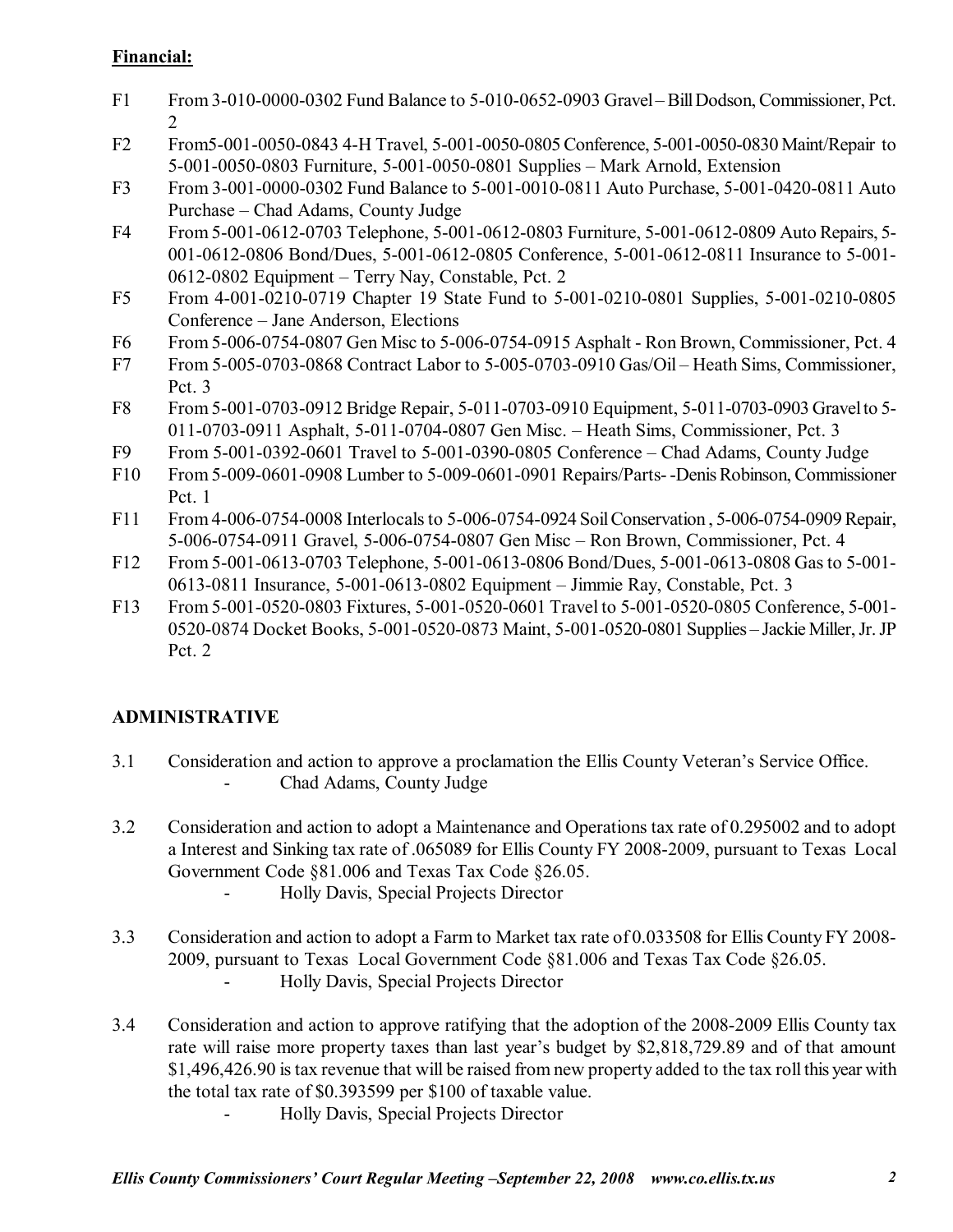- 3.5 To approve the second year of the three year agreement with CASA of Ellis County to provide financial support of \$5,000 for FY 2008-2009.
	- Rhodie Rawls, Executive Director, CASA of Ellis County
- 3.6 Approval of the resolution for the 2009 Indigent Defense Grant Program that assists the County in the implementation of the provisions of the Fair Defense Act and the improvement of the indigent criminal defense services in the County, enabling Ellis County to obtain \$69,049.00 for indigent defense.
	- Mike Navarro, Auditor
- 3.7 Approval of a Memorandum of Understanding between Ellis County and the North Central Texas Council of Governments Area Agency on Aging for services to Ellis County residents over age 60. - Holly Davis, Special Projects Director
- 3.8 Consideration and action to approve an Interlocal Cooperation Contract between County of Ellis and the City of Italy.
	- Heath Sims, Commissioner, Pct. 3
- 3.9 Consideration and action to approve an Interlocal Cooperation Contract between County of Ellis and the City of Maypearl.
	- Heath Sims, Commissioner, Pct. 3
- 3.10 Consideration and action to approve an Interlocal Cooperation Contract between County of Ellis and the City of Milford.
	- Heath Sims, Commissioner, Pct. 3
- 3.11 Consideration and action to approve an Interlocal Cooperation Contract between County of Ellis and the City of Waxahachie.
	- Heath Sims, Commissioner, Pct. 3
- 3.12 Consideration and action to approve an Interlocal Cooperation Contract between County of Ellis and Italy ISD.
	- Heath Sims, Commissioner, Pct. 3
- 3.13 Consideration and action to approve an Interlocal Cooperation Contract between County of Ellis and Maypearl ISD.
	- Heath Sims, Commissioner, Pct. 3
- 3.14 Consideration and action to approve an Interlocal Cooperation Contract between County of Ellis and Midlothian ISD.

- Heath Sims, Commissioner, Pct. 3

- 3.15 Consideration and action to approve an Interlocal Cooperation Contract between County of Ellis and Milford ISD.
	- Heath Sims, Commissioner, Pct. 3
- 3.16 Consideration and action to approve an Interlocal Cooperation Contract between County of Ellis and Waxahachie ISD.
	- Heath Sims, Commissioner, Pct. 3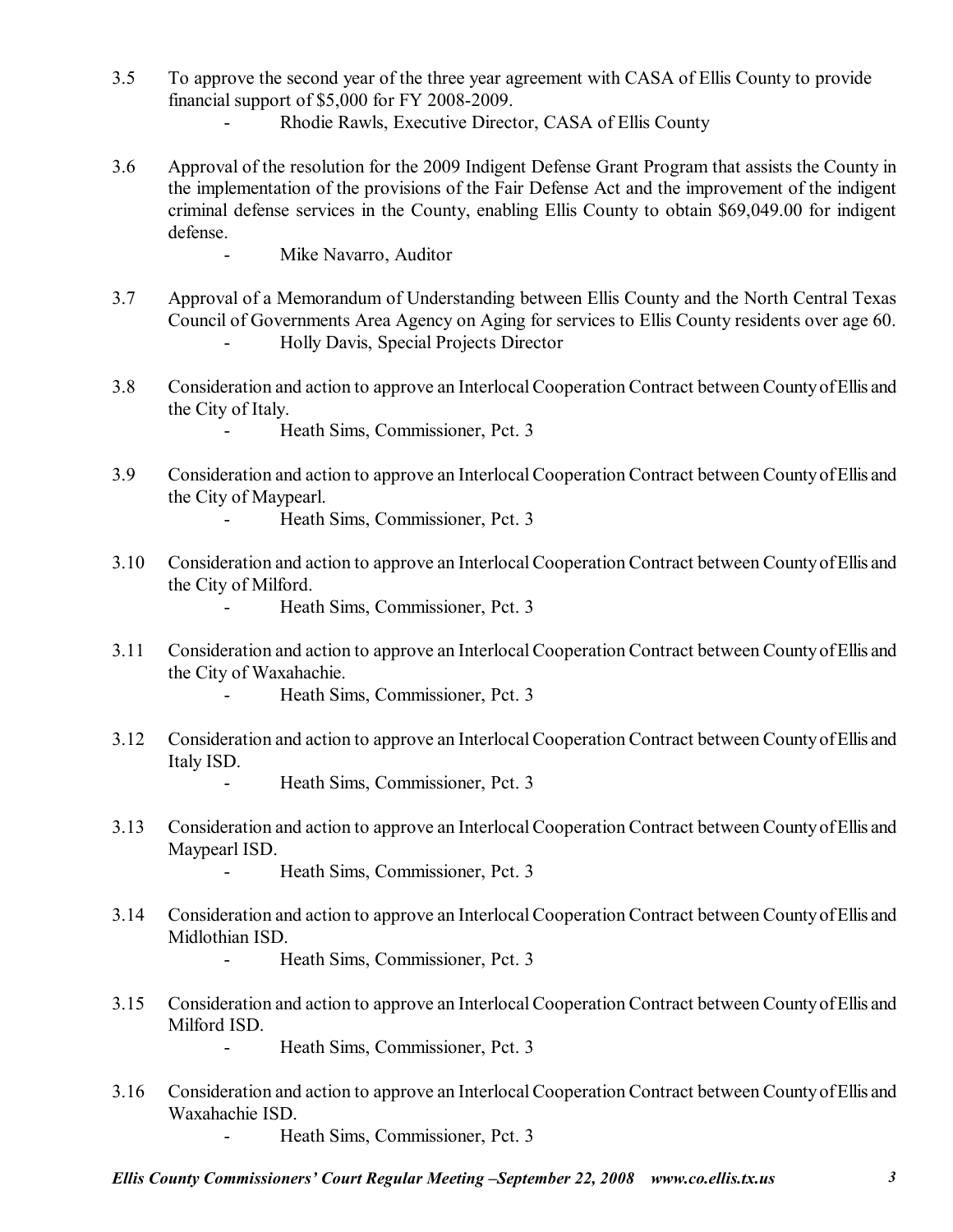- 3.17 Consideration and action to approve the Presiding Judges and Alternate Judges for the November 4, 2008 General Election.
	- Jane Anderson, Elections Administrator
- 3.18 Consideration and action to approve the number of clerks needed for each polling place for the November 4, 2008 General Election.
	- Jane Anderson, Elections Administrator
- 3.19 Consideration and action to approve the renewal of the lease agreement between Ellis County and Edwin Spaniel for the term of October 1, 2008 through September 30, 2009, for agricultural purposes, for \$6461.23 which is \$20.01 an acre, for 322.9 acres of the property referred to as the Ellis County Farm.
	- Bill Dodson, Commissioner, Pct. 2
- 3.20 Consideration and action to lease temporary warehouse space from Tejas Logistics System for storage of the Sheriff's seized vehicles and other property. - Joe White, County Engineer
- 3.21 Consideration and action to approve a Memorandum of Understanding between Ellis County and the First Administrative Judicial Region regarding an interim plan to ensure" Judicial Readiness in Times of Emergency" that essential juridical services are available to those who seek access to the court when a courthouse is unavailable or inoperable.
	- Holly Davis, Special Projects Director

#### **4. DEPARTMENT OF COUNTY DEVELOPMENT**

### **Consideration and action regarding the following presented by Delton Ake, Director Department of County Development:**

- 4.1 To grant a variance to County of Ellis Rules, Regulations and Specifications for Subdivisions and Manufactured Home Parks as it relates to the 30' building setback requirement, Kyle Kruppa, Pct. 4.
- 4.2 To grant a variance to County of Ellis Rules, Regulations and Specifications for Subdivisions and Manufactured Home Parks as it relates to the 10' building side setback requirement, Kyle Kruppa, Pct. 4.
- 4.3 To grant a variance to County of Ellis Rules, Regulations and Specifications for Subdivisions and Manufactured Home Parks as it relates to the 40' side setback for corner lots, Kyle Kruppa, Pct. 4.
- 4.4 To grant a variance to County of Ellis Rules, Regulations and Specifications for Subdivisions and Manufactured Home Parks as it relates to the 20' wide utility easements along the front and rear lots, Kyle Kruppa, Pct. 4.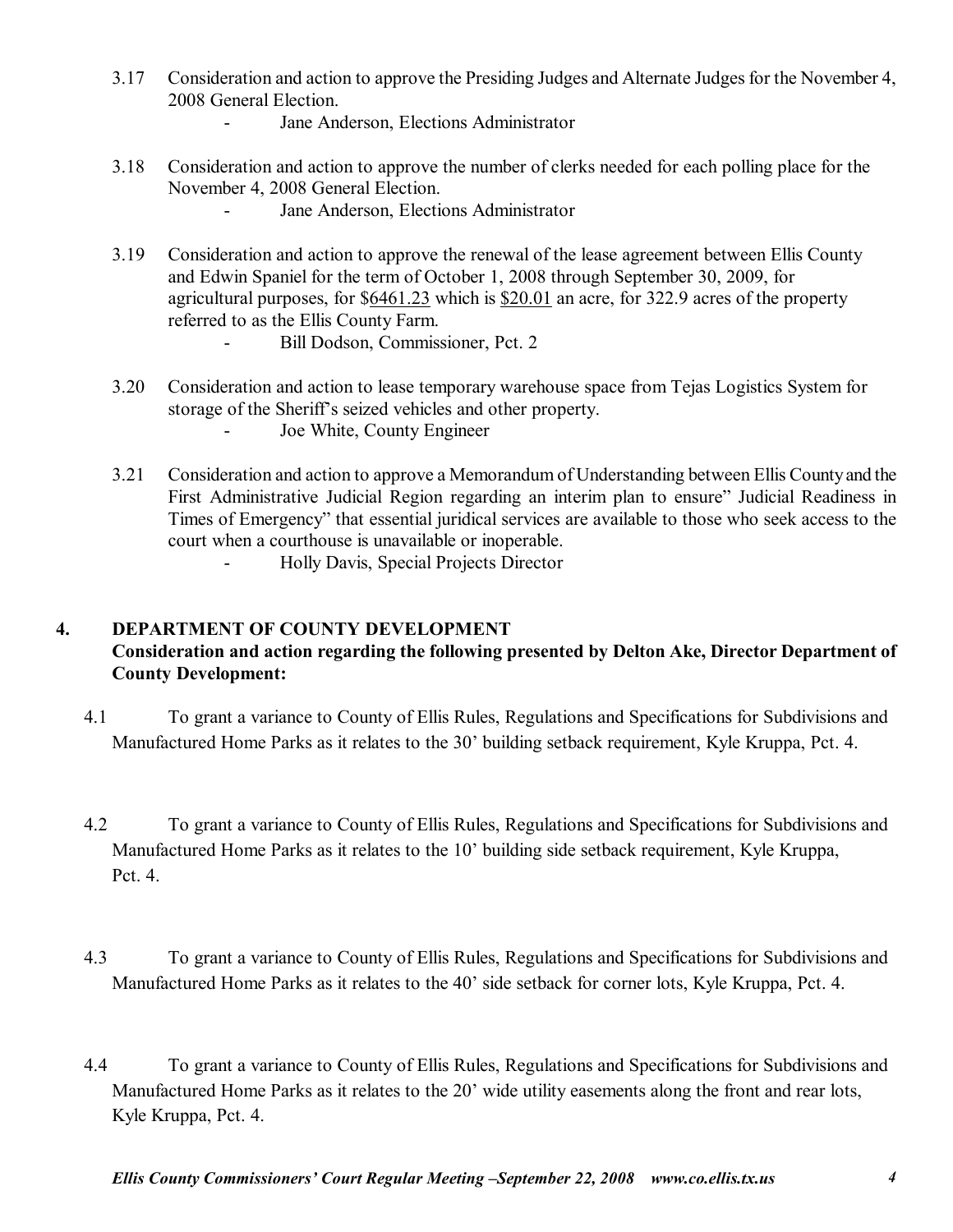- 4.5 To grant a variance to County of Ellis Rules, Regulations and Specifications for Subdivisions and Manufactured Home Parks as it relates to a minimum of 60' street ROW width, Kyle Kruppa, Pct. 4.
- 4.6 To grant a variance to County of Ellis Rules, Regulations and Specifications for Subdivisions and Manufactured Home Parks as it relates to a minimum block length of 1,000', Kyle Kruppa, Pct. 4.

# **5 PURCHASING Consideration and action regarding the following presented by Richard Denniston, Purchasing Agent:**

 5.1 To declare as surplus and approve for sale a 2007 new Dodge Dooley Pick Up bed with accessories (bumper and receiver).

## **6. RECESS TO CONVENE TO EXECUTIVE SESSION**

#### **7. EXECUTIVE SESSION**

ìThe Commissionersí Court of Ellis County reserves the right to adjourn into **Executive Session** at any time during the course of this meeting to discuss any of the matters listed in this agenda, in the order deemed appropriate, as authorized by Texas Government Code ß551.071 and ß551.072**,** or to seek the advice of its attorney and/or other attorneys representing Ellis County on any matter in which the duty of the attorney to the Commissioners' Court under the Texas Disciplinary Rules of Professional Conduct of the State Bar of Texas clearly conflicts with Texas Government Code Chapter 551 or as otherwise may be permitted under §551.071 and §551.072."

- 7.1 Pursuant to Section 551.072 of the Government Code, consultation with counsel regarding the possible sale or lease of real property "if deliberation in an open meeting would have a detrimental effect on the position of the governmental body in negotiations with a third person".
- 7.2 Pursuant to Section 551.071 of the Government Code, consultation with counsel concerning lawsuit filed by Tony and Barbara Davis against Ellis County and Herman and Sandra Garcia.

## **8. ADJOURNMENT OF EXECUTIVE SESSION**

#### **9. ADJOURNMENT**

Signed this the 18th day of September, 2008.

 $\mathcal{L}_\text{max}$ 

Chad Adams Ellis County Judge

*Ellis County Commissioners' Court Regular Meeting -September 22, 2008 www.co.ellis.tx.us* 5 I, the undersigned, County Clerk of the Ellis County Commissioners Court do hereby certify that the above Notice of Regular Meeting of the Ellis County Commissioners Court is a true and correct copy of said Notice, that I received